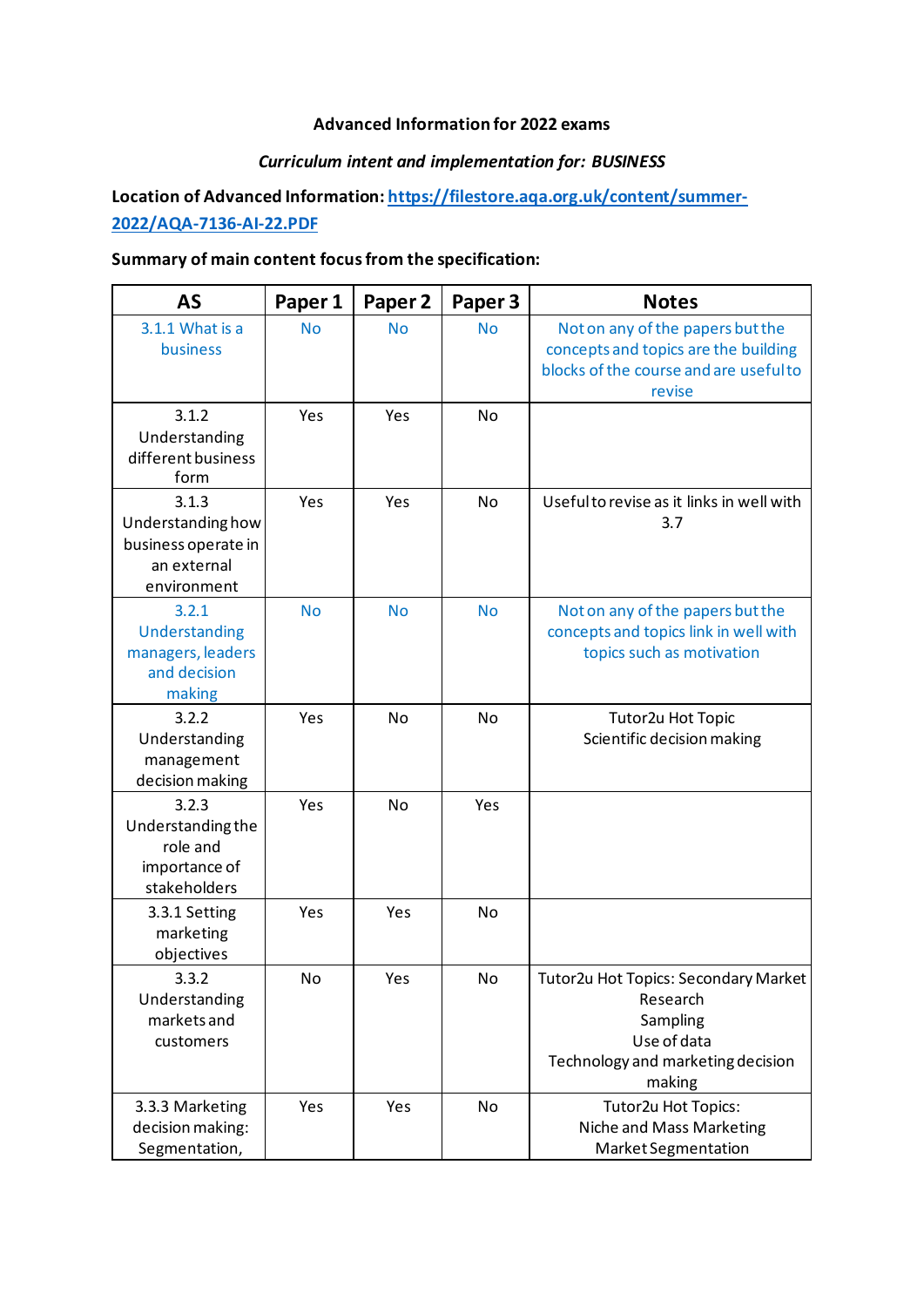| targeting and<br>positioning                                                                                           |           |           |           |                                                                                                                                                             |
|------------------------------------------------------------------------------------------------------------------------|-----------|-----------|-----------|-------------------------------------------------------------------------------------------------------------------------------------------------------------|
| 3.3.4 Making<br>marketing<br>decisions: Using the<br>marketing mix                                                     | Yes       | Yes       | Yes       | Tutor2u Hot Topics:<br><b>Consumer Goods and Industrial Goods</b><br><b>Promotional Decisions</b><br>Digital Marketing                                      |
| 3.4.3 Making<br>operational<br>decisions to<br>improve<br>performance:<br>Increasing<br>efficiency and<br>productivity | Yes       | No        | No        | Tutor2u Hot Topics:<br>Importance of efficiency and<br>productivity<br>Choosing the optimal resource mix<br><b>Technology and Operational</b><br>Efficiency |
| 3.4.4 Making<br>operational<br>decisions to<br>improve<br>performance:<br>improving quality                            | Yes       | <b>No</b> | No        |                                                                                                                                                             |
| 3.4.5 Making<br>operational<br>decisions to<br>improve<br>performance:<br>inventory and<br>supply chains               | No        | Yes       | No        | Tutor2u Hot Topic:<br>Producing to order                                                                                                                    |
| 3.5.1 Setting<br>financial objectives                                                                                  | Yes       | No        | No        |                                                                                                                                                             |
| 3.5.2 Analysing<br>financial<br>performance                                                                            | Yes       | <b>No</b> | Yes       |                                                                                                                                                             |
| 3.5.3<br>Making financial<br>decisions: sources<br>of finance                                                          | Yes       | No        | Yes       | Tutor2u Hot Topics:<br><b>Bank Loans</b><br><b>Retained Profit</b><br><b>Share Capital</b>                                                                  |
| 3.5.4 Making<br>financial decisions:<br>Improving cash<br>flow and profit                                              | Yes       | No        | Yes       | Tutor2u Hot Topic:<br>Methods of improving cash flow                                                                                                        |
| 3.6.1 Setting<br><b>Human Resource</b><br><b>Objectives</b>                                                            | <b>No</b> | <b>No</b> | <b>No</b> | It would be useful to revise Hard and<br>Soft HR as it links in synoptically                                                                                |
| 3.6.2 Analysing<br>Human resource<br>performance                                                                       | Yes       | No        | No        |                                                                                                                                                             |
| 3.6.3 Making<br>human resource<br>decisions:                                                                           | Yes       | No        | No        |                                                                                                                                                             |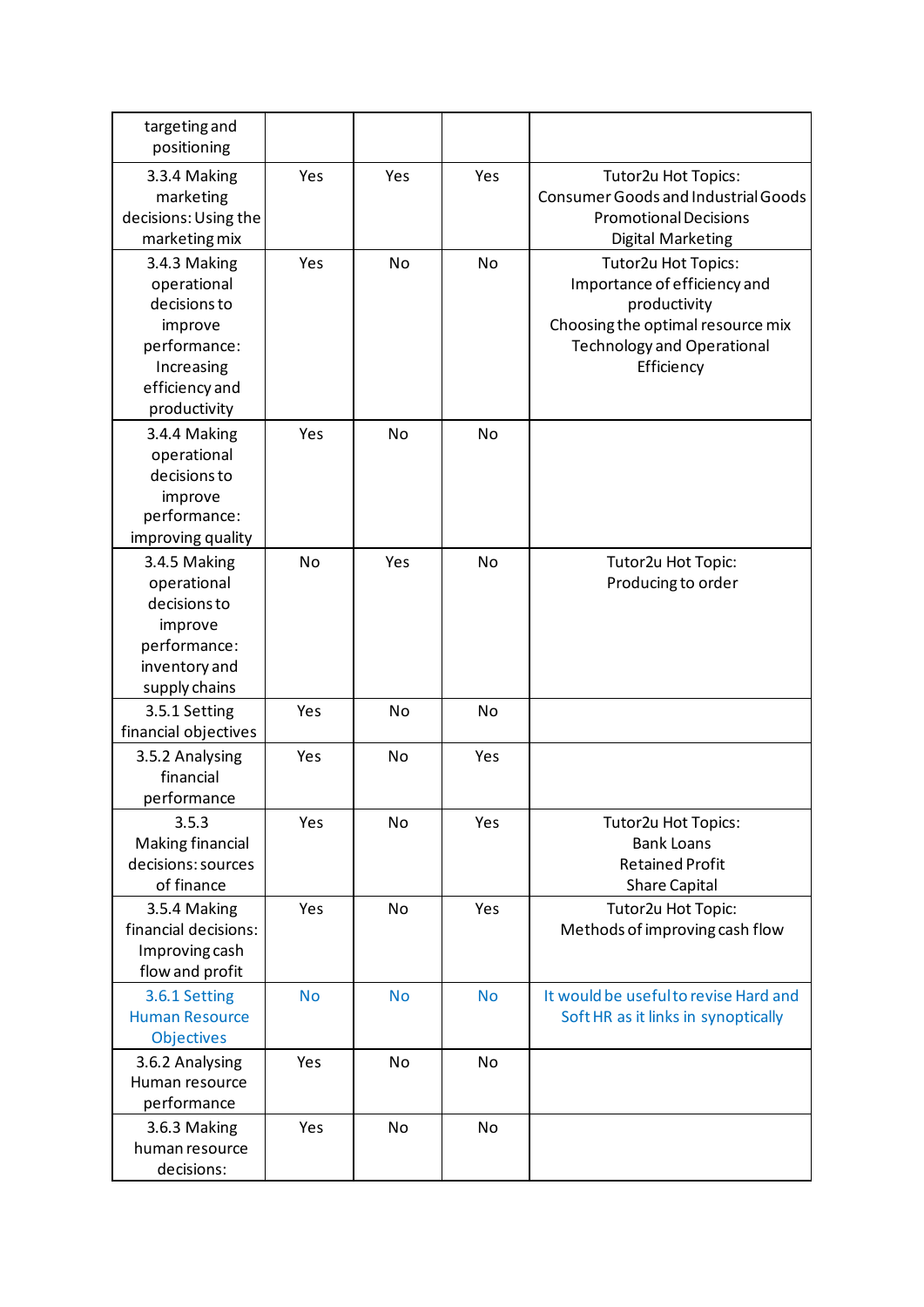| Improving<br>organisational<br>design and<br>managing human<br>resources flow                                                                  |     |     |    |                                                                                                                                                                   |
|------------------------------------------------------------------------------------------------------------------------------------------------|-----|-----|----|-------------------------------------------------------------------------------------------------------------------------------------------------------------------|
| 3.6.4 Making<br>human resource<br>decisions:<br>improving<br>motivation and<br>engagement                                                      | No  | Yes | No | Tutor2u Hot Topic:<br>Maslow's Hierarchy of needs                                                                                                                 |
| 3.7.1 Mission,<br>corporate<br>objectives and<br>strategy                                                                                      | Yes | No  | No | Tutor2u Hot Topics:<br>Influences on the Mission of a<br><b>Business</b><br>Distinction between Strategy and<br><b>Tactics</b>                                    |
| 3.7.2 Analysing the<br>existing internal<br>position of a<br>business to assess<br>strengths and<br>weaknesses:<br>financial ratio<br>analysis | Yes | No  | No |                                                                                                                                                                   |
| 3.7.3 Analysing the<br>existing internal<br>position of a<br>business to assess<br>strengths and<br>weaknesses:<br>Overall<br>performance      | Yes | No  | No |                                                                                                                                                                   |
| 3.7.4 Analysing the<br>external<br>environment to<br>assess<br>opportunities and<br>threats: Political<br>and legal change                     | Yes | No  | No | Tutor2u Hot Topics<br><b>Competition Legislation</b><br>Labour Market Legislation                                                                                 |
| 3.7.5 Analysing the<br>external<br>environment to<br>assess<br>opportunities and<br>threats: economic<br>change                                | No  | Yes | No | Tutor2u Hot Topics:<br>Inflation<br>Reasons for Greater Globalisation<br>Importance of Globalisation for<br>businesses<br><b>Importance of Emerging Economies</b> |
| 3.8.1 Strategic<br>direction: Choosing<br>which market to<br>operate in and                                                                    | Yes | Yes | No |                                                                                                                                                                   |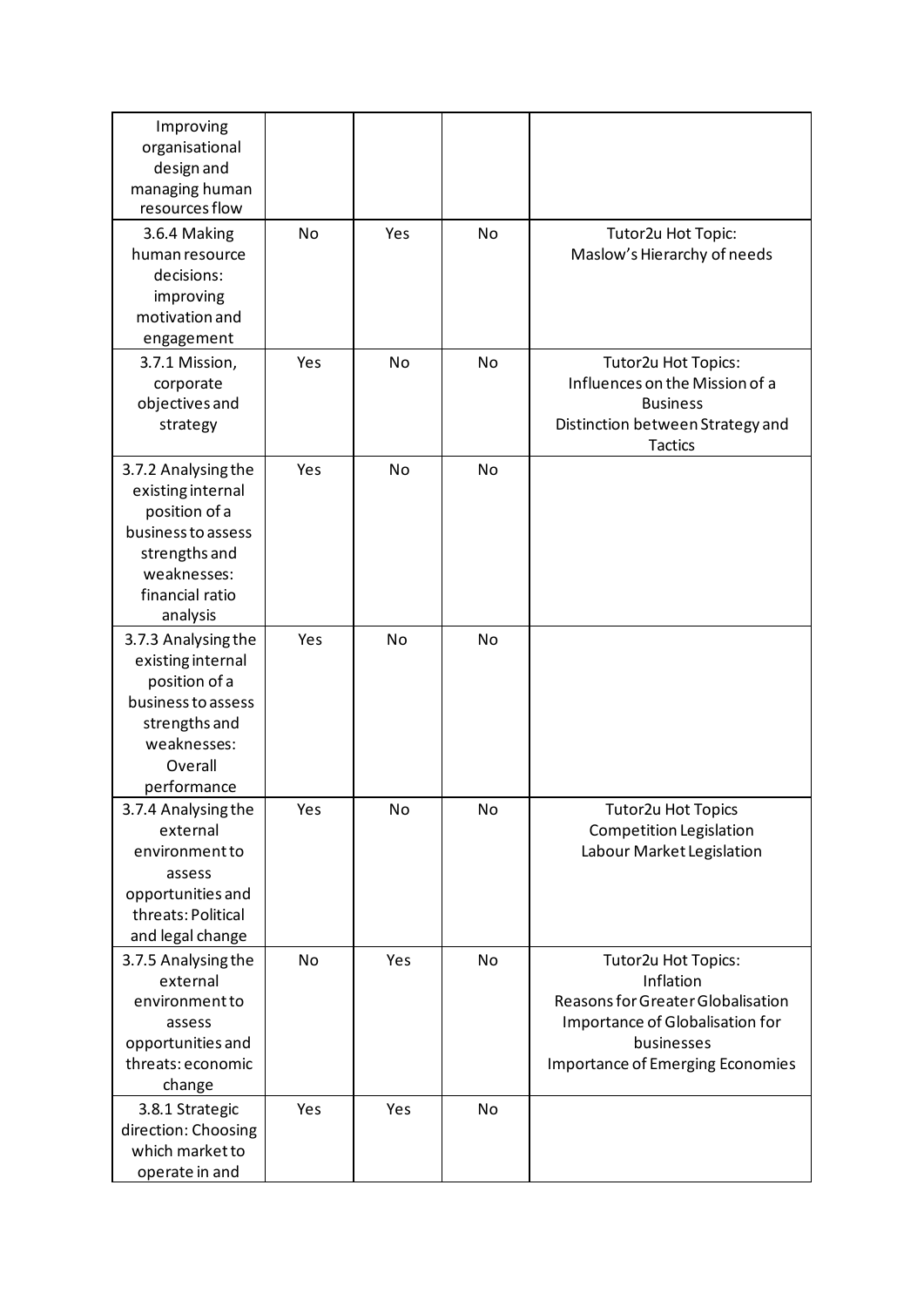| what products to<br>offer                                     |     |           |           |                                                                                                                                                       |
|---------------------------------------------------------------|-----|-----------|-----------|-------------------------------------------------------------------------------------------------------------------------------------------------------|
| 3.8.2 Strategic<br>positioning:<br>choosing how to<br>compete | Yes | No        | No        |                                                                                                                                                       |
| 3.9.1 Assessing a<br>change in scale                          | Yes | Yes       | Yes       | Tutor2u Hot Topics:<br><b>Economies of Scope</b><br><b>Experience Curve</b><br>Synergy<br>Overtrading<br>Mergers and takeovers                        |
| 3.9.2 Assessing<br>innovation                                 | No  | No        | Yes       | Tutor2u Hot Topics:<br>Kaizen<br>Benchmarking<br>Impact of Innovation on the functional<br>areas of a business                                        |
| 3.9.4 Assessing<br>greater use of<br>digital technology       | Yes | No        | No        | Tutor2u Hot Topics:<br><b>Big Data</b><br>Enterprise Resource Planning (ERP)                                                                          |
| 3.10.1 Manging<br>Change                                      | Yes | <b>No</b> | <b>No</b> | Tutor2u Hot Topics<br>Causes and Types of Change<br>Value of Change<br>Restructuring<br><b>Flexible Employment Contracts</b>                          |
| 3.10.2<br>Managing<br>Organisational<br>Culture               | No  | No        | Yes       | Tutor2u Hot Topics:<br>Reasons for Changing Organisational<br>Culture<br>Problems with Changing<br><b>Organisational Culture</b>                      |
| 3.10.3 Managing<br>Strategic<br>Implementation                | Yes | No        | Yes       | Tutor2u Hot Topics:<br>Value of Communication in Strategic<br>Implementation<br>Importance of Organisational<br>Structure in Strategic Implementation |
| 3.10.4 Problems<br>with Strategy and<br>why it fails          | Yes | Yes       | Yes       | Tutor2u Hot Topics:<br>Divorce of Ownership & Control<br>Corporate Governance<br><b>Evaluating Strategic Performance</b><br><b>Strategic Planning</b> |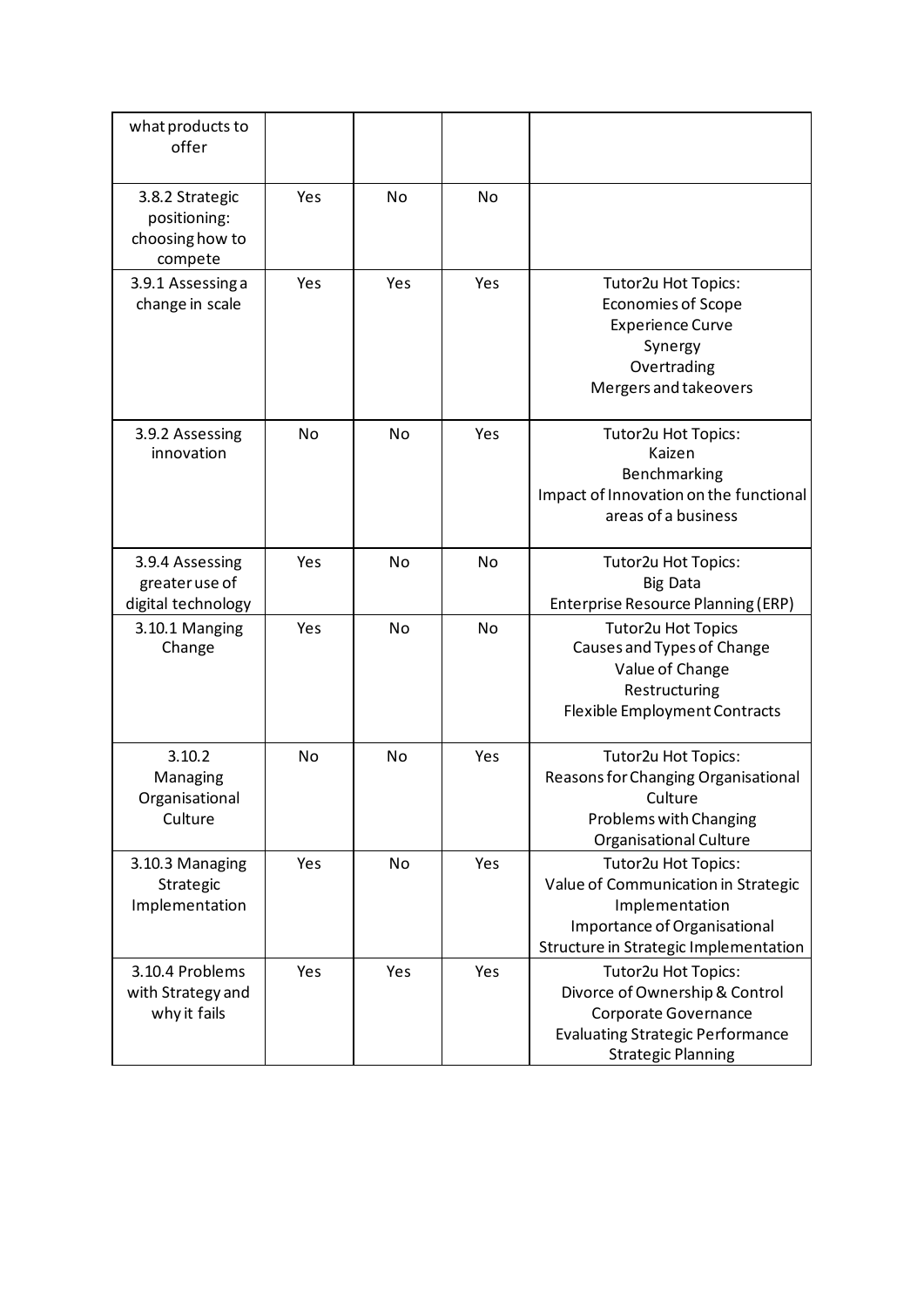## **Advice on synoptic links/other topics to provide supporting knowledge:**

Please see 'notes' in the table above.

The information in blue is not detailed on the advanced information, however those aspects provide strong synoptic links with other areas of the specification that is contained on the advance information and therefore will remain a focus for teaching/intervention/revision.

I have added Tutor2u's suggested 'Hot Topics' to help you focus your revision

#### **Dates of final exams:**

Paper 1 – Paper 1 exam (WEDNESDAY 25<sup>th</sup> PM)

Paper 2 – Paper 2 exam (THURSDAY9th AM)

Paper  $3 -$  Paper 3 exam (THURSDAY  $16<sup>th</sup>$  PM)

| Wk. Beg. | Lesson topics                                                                                       | <b>Intervention schedule</b>                                      |
|----------|-----------------------------------------------------------------------------------------------------|-------------------------------------------------------------------|
| 07 Mar   | Yr. 13 Mock Exams                                                                                   | N/A                                                               |
| 14 Mar   | Yr. 13 Mock Exams<br>Drop in during normal lesson time                                              | A02 Context Skills - Case Study work                              |
| 21 Mar   | Assessing Greater Use of Digital Technology<br>Managing Change                                      | <b>EXAM SKILLS A03</b>                                            |
| 28 Mar   | Managing Change<br>Managing Organisational Culture                                                  | <b>EXAM SKILLS A04</b>                                            |
| 04 Apr   | <b>EASTER</b>                                                                                       | <b>EASTER</b>                                                     |
| 11 Apr   | <b>EASTER</b>                                                                                       | INTERVENTION (4 hours - THURSDAY):<br>Ratios<br>16-mark questions |
| 18 Apr   | 18/19 Apr Bank Holiday<br><b>NO LESSON MONDAY (Bank Holiday)</b><br>Managing Organisational Culture | Progress Day - green pen of mocks and<br>key revision points      |

### **Lesson and intervention schedule from mocks to exams:**